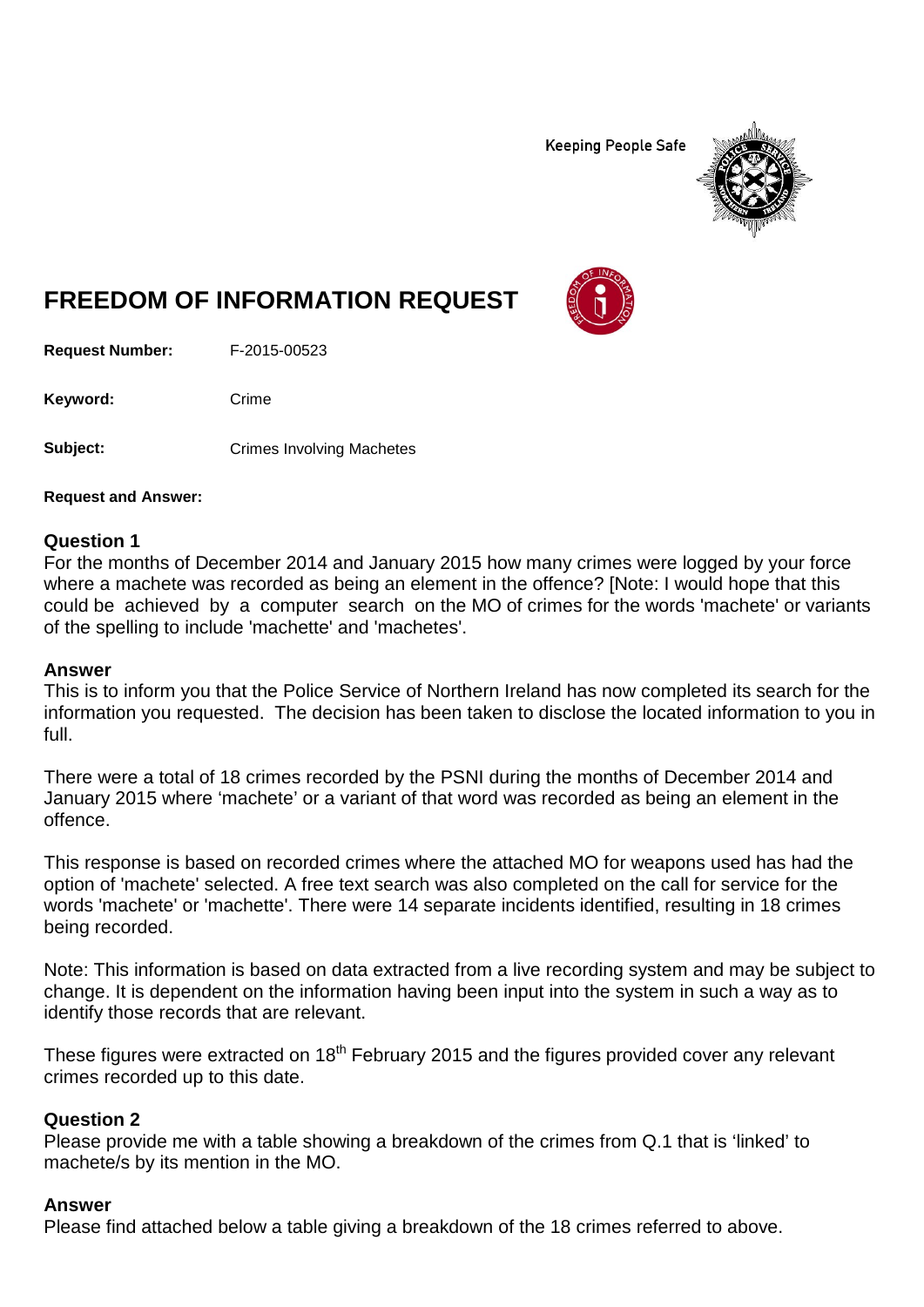## **Question 3**

Taking the month of January 2015 please provide me with copies of the first 5 MOs that mention machetes. [Note: To avoid falling into an exemption I am content for names, ages, geography or any other personal detail to be redacted].

# **Answer**

Please find attached below a table giving the requested breakdown of the first 5 incidents, which relate to machete, for the month of January 2015.

If you have any queries regarding your request or the decision please do not hesitate to contact me on 028 9070 0164. When contacting the Freedom of Information Team, please quote the reference number listed at the beginning of this letter.

If you are dissatisfied in any way with the handling of your request, you have the right to request a review. You should do this as soon as possible or in any case within two months of the date of issue of this letter. In the event that you require a review to be undertaken, you can do so by writing to the Head of Freedom of Information, PSNI Headquarters, 65 Knock Road, Belfast, BT5 6LE or by emailing [foi@psni.pnn.police.uk.](mailto:foi@psni.pnn.police.uk)

If following an internal review, carried out by an independent decision maker, you were to remain dissatisfied in any way with the handling of the request you may make a complaint, under Section 50 of the Freedom of Information Act, to the Information Commissioner's Office and ask that they investigate whether the PSNI has complied with the terms of the Freedom of Information Act. You can write to the Information Commissioner at Information Commissioner's Office, Wycliffe House, Water Lane, Wilmslow, Cheshire, SK9 5AF. In most circumstances the Information Commissioner will not investigate a complaint unless an internal review procedure has been carried out, however the Commissioner has the option to investigate the matter at his discretion.

Please be advised that PSNI replies under Freedom of Information may be released into the public domain via our website @ [www.psni.police.uk](http://www.psni.police.uk/)

Personal details in respect of your request have, where applicable, been removed to protect confidentiality.